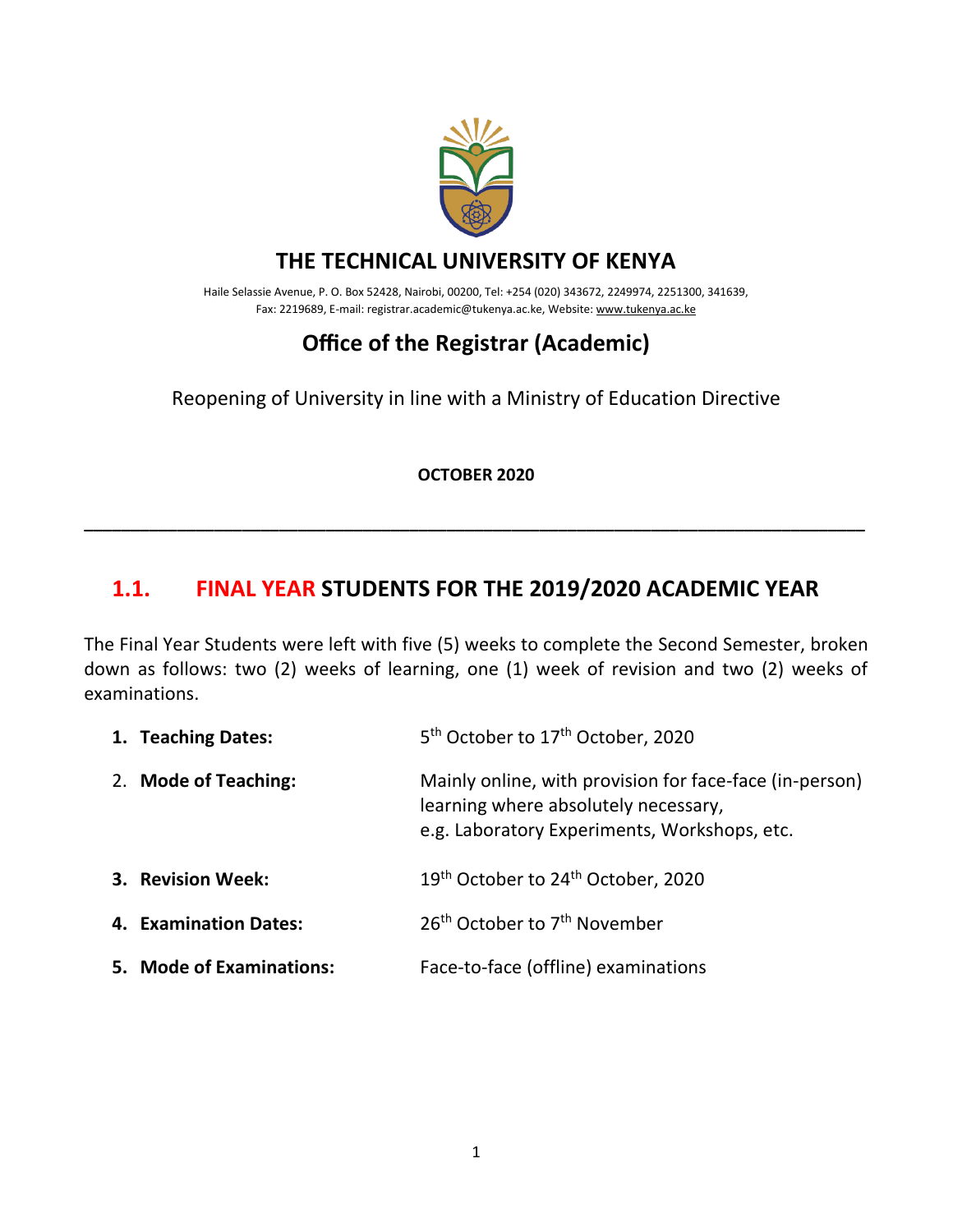#### **1.2. FIRST YEARS FOR 2019/2020 ACADEMIC YEAR**

The First Year Term students were expected to start their End-of-Term 3 University examinations on the same day that the University was ordered closed on Monday 16<sup>th</sup> March, 2020.

Recommendations by the Expanded University Management Board:

- **1. Examination Dates:** 12<sup>th</sup> October to 24<sup>th</sup> October, 2020
- **2. Mode of Examinations:** Face-to-face (offline) examinations

## **1.3. REST OF SEMESTER CONTINUING STUDENTS FOR THE 2019/2020 ACADEMIC YEAR**

The Final Year Students were left with five (5) weeks to complete the Second Semester, broken down as follows: two (2) weeks of learning, one (1) week of revision and two (2) weeks of examinations.

Recommendations by the Expanded University Management Board:

| 1. Teaching Dates:       | 9 <sup>th</sup> November to 21 <sup>st</sup> November, 2020                                                                                    |
|--------------------------|------------------------------------------------------------------------------------------------------------------------------------------------|
| 2. Mode of Teaching:     | Mainly online, with provision for face-face (in-person)<br>learning where absolutely necessary<br>e.g. Laboratory Experiments, Workshops, etc. |
| 3. Revision Week:        | 23rd November to 28 <sup>th</sup> November, 2020                                                                                               |
| 4. Examination Dates:    | 30 <sup>th</sup> November to 12 <sup>th</sup> December, 2020                                                                                   |
| 5. Mode of Examinations: | Face-to-face (offline) examinations                                                                                                            |

### **1.4. PROCESSING AND DECLARATION/RELEASE OF EXAMINATION RESULTS**

**1. Dates for Marking and Releasing of Examination Results:**

14<sup>th</sup> December, 2020 to 2<sup>nd</sup> January, 2021